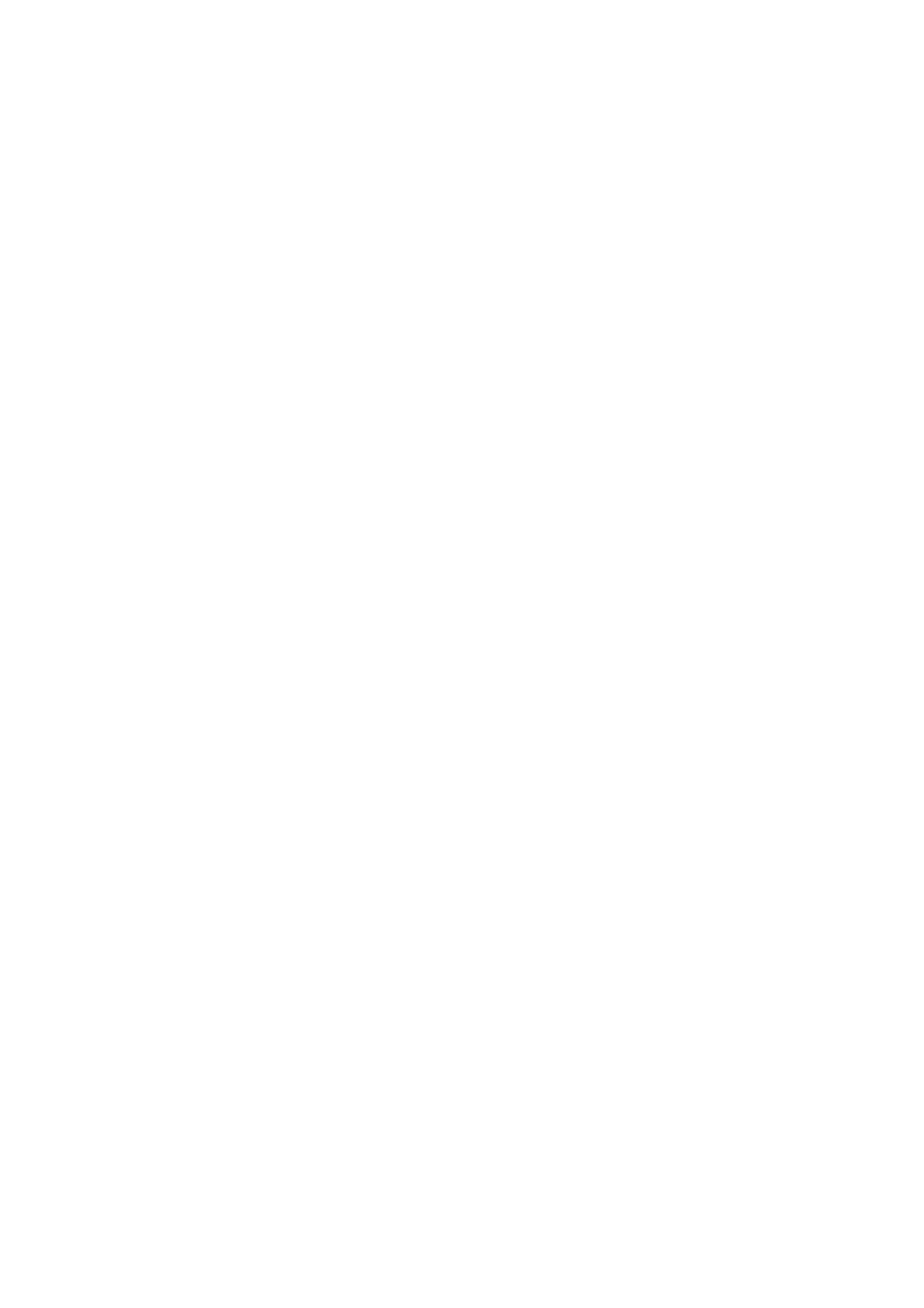

# **Human Rights Commission Legislation Amendment Act 2006**

**A2006-3** 

An Act to amend the *Human Rights Commission Act 2005,* and for other purposes

The Legislative Assembly for the Australian Capital Territory enacts as follows:

J2005 -1084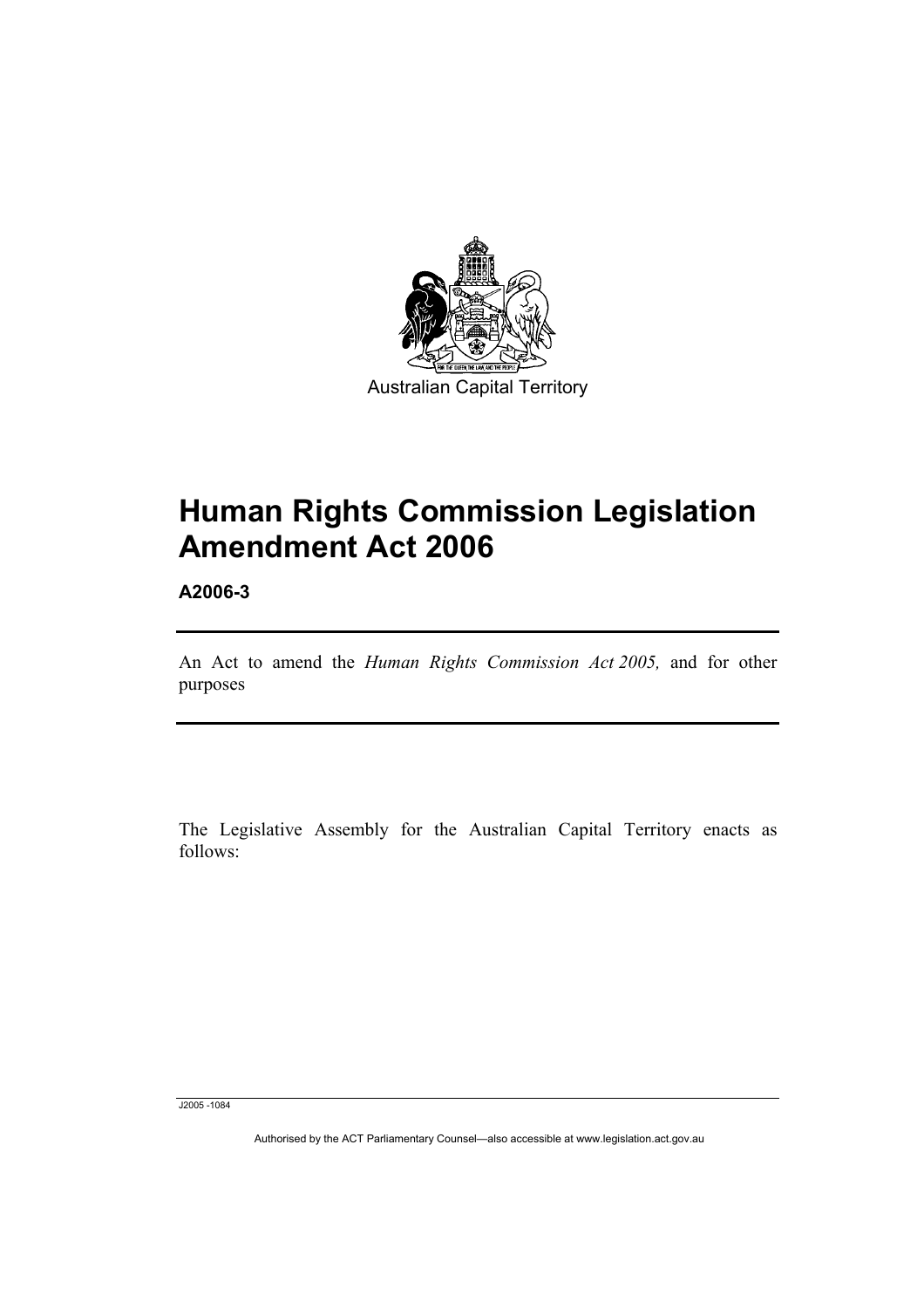|                |     | <b>Name of Act</b>                                                                                                                                                          |  |
|----------------|-----|-----------------------------------------------------------------------------------------------------------------------------------------------------------------------------|--|
|                |     | This Act is the Human Rights Commission Legislation Amendment<br>Act 2006.                                                                                                  |  |
| $\overline{2}$ |     | <b>Commencement</b>                                                                                                                                                         |  |
|                |     | This Act commences on the day after its notification day.                                                                                                                   |  |
|                |     | <b>Note</b><br>The naming and commencement provisions automatically commence on<br>the notification day (see Legislation Act, $s$ 75 (1)).                                  |  |
| $\mathbf{3}$   |     | <b>Legislation amended</b>                                                                                                                                                  |  |
|                |     | This Act amends the <i>Human Rights Commission Act 2005</i> .                                                                                                               |  |
|                |     | <b>Note</b><br>This Act also amends the following legislation (see sch 1):                                                                                                  |  |
|                |     | Health Records (Privacy and Access) Act 1997<br>$\bullet$                                                                                                                   |  |
|                |     | Human Rights Commission (Children and Young People<br>Commissioner) Amendment Act 2005                                                                                      |  |
|                |     | Human Rights Commission Legislation Amendment Act 2005                                                                                                                      |  |
|                |     | Public Advocate Act 2005.                                                                                                                                                   |  |
| 4              |     | <b>Section 2</b>                                                                                                                                                            |  |
|                |     | substitute                                                                                                                                                                  |  |
| 2              |     | <b>Commencement</b>                                                                                                                                                         |  |
|                | (1) | This Act commences on a day fixed by the Minister by written<br>notice.                                                                                                     |  |
|                |     | The naming and commencement provisions automatically commence on<br>Note 1<br>the notification day (see Legislation Act, $s$ 75 (1)).                                       |  |
|                |     | Note 2<br>A single day or time may be fixed, or different days or times may be<br>fixed, for the commencement of different provisions (see Legislation<br>Act, s $77(1)$ ). |  |
|                |     |                                                                                                                                                                             |  |

A2006-3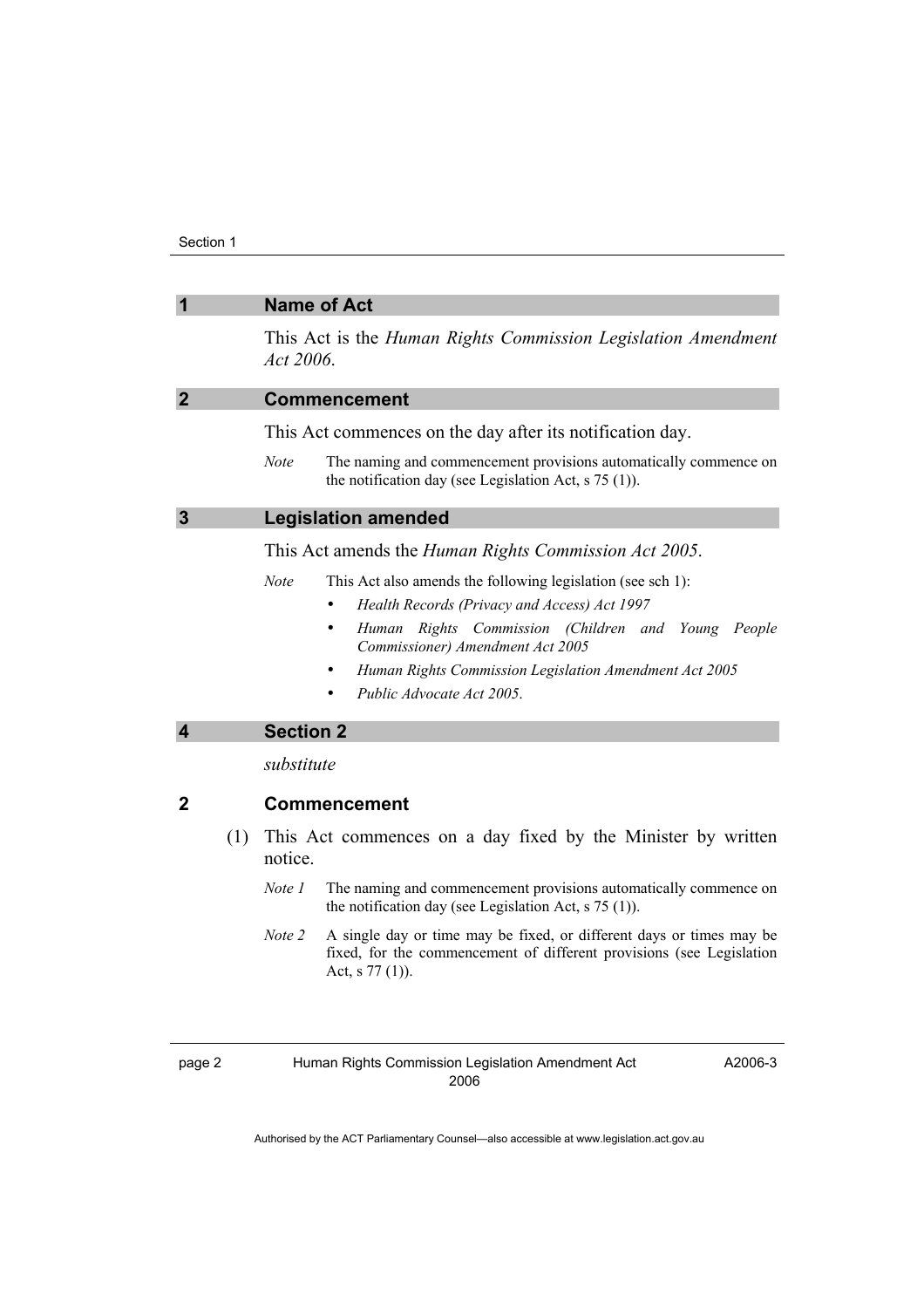(2) The Legislation Act, section 79 (Automatic commencement of postponed law) does not apply to this Act.

A2006-3

Human Rights Commission Legislation Amendment Act 2006

page 3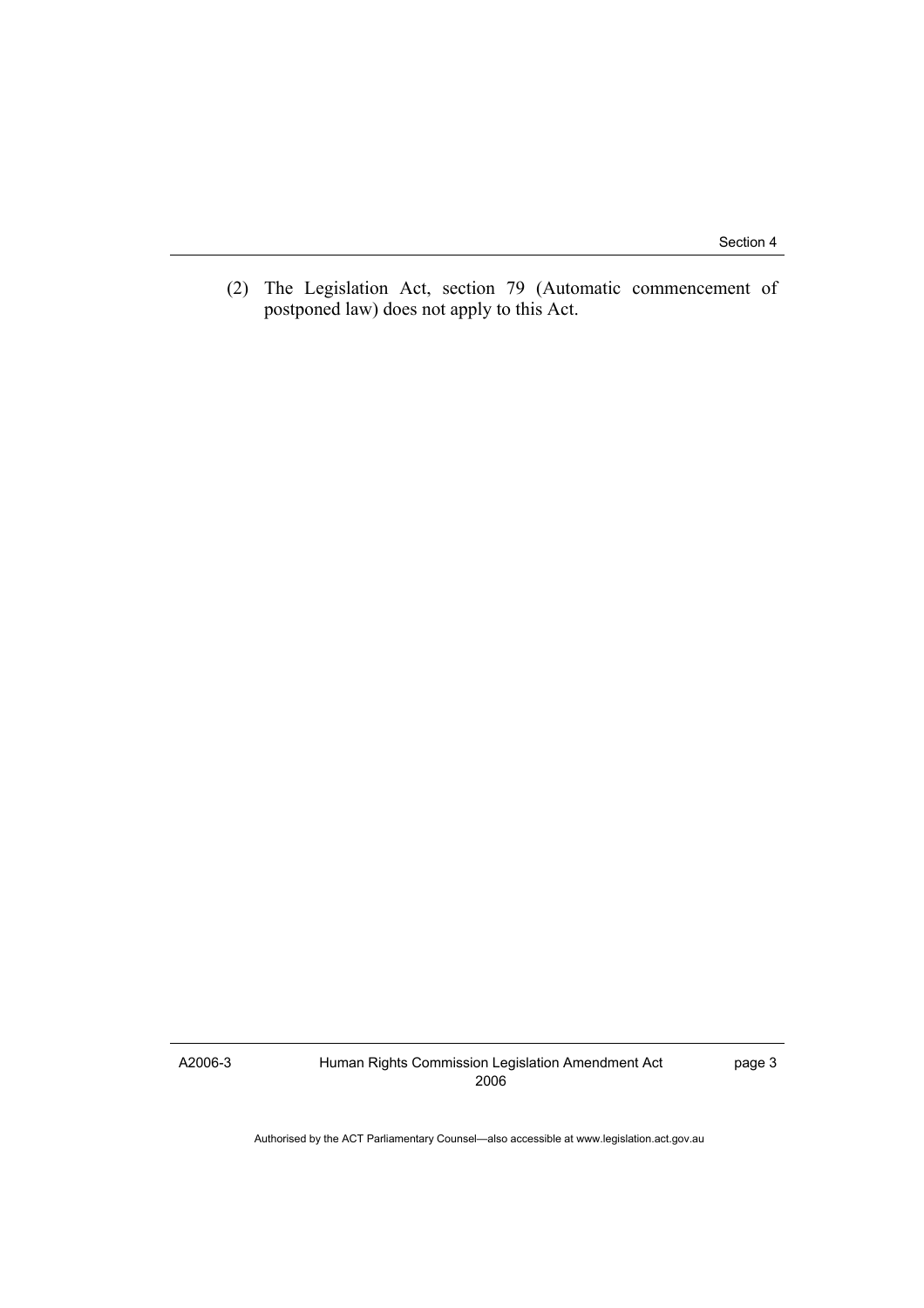# **Schedule 1 Consequential amendments**

(see s 3)

# **Part 1.1 Health Records (Privacy and Access) Act 1997**

### **[1.1] New part 10**

*insert* 

## **Part 10 Transitional—Human Rights Commission Legislation Amendment Act 2006**

### **50 Transitional—effect of Health Records (Privacy and Access) Amendment Act 2005 (No 2)**

- (1) The *Health Records (Privacy and Access) Amendment Act 2005 (No 2)* A2005-63 is taken to have always had effect as if each amendment of the dictionary were an amendment of section 4.
- (2) This section is a law to which the Legislation Act, section 88 (Repeal does not end effect of transitional laws etc) applies.

### **51 Expiry—pt 10**

This part expires on the day after the day it commences.

A2006-3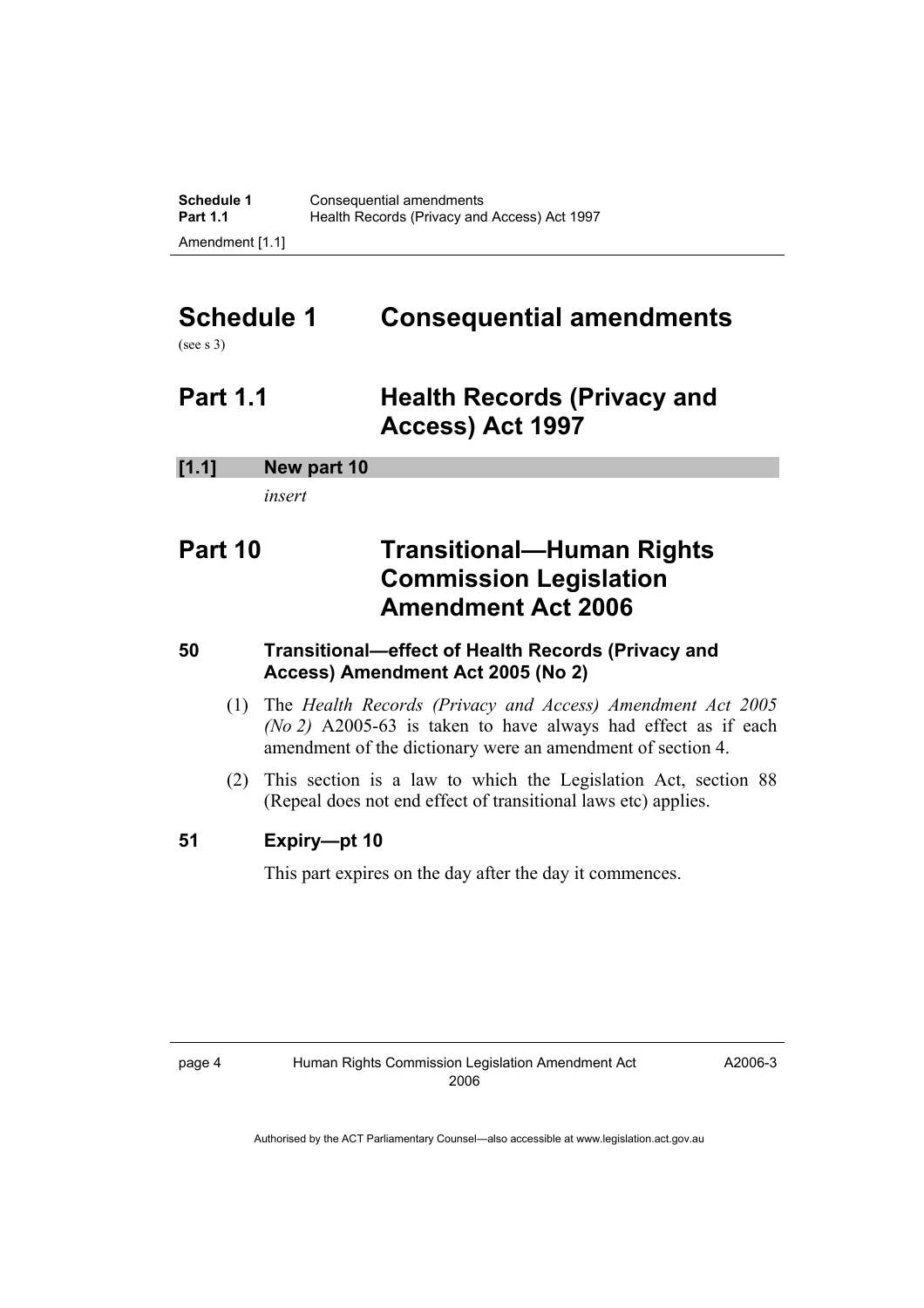Amendment [1.2]

## **Part 1.2 Human Rights Commission (Children and Young People Commissioner) Amendment Act 2005**

#### **[1.2] Section 2**

*substitute* 

#### **2 Commencement**

This Act commences on the commencement of the *Human Rights Commission Act 2005*, section 3.

*Note* The naming and commencement provisions automatically commence on the notification day (see Legislation Act, s 75 (1)).

## **Part 1.3 Human Rights Commission Legislation Amendment Act 2005**

#### **[1.3] Section 2 (2)**

#### *substitute*

- (2) The following amendments in schedule 1 commence on the commencement of the *Human Rights Commission Legislation Amendment Act 2006*:
	- amendment 1.92
	- amendment 1.93
	- amendment 1.94
	- amendment 1.95
	- amendment 1.97
	- amendment 1.100.

A2006-3

Human Rights Commission Legislation Amendment Act 2006

page 5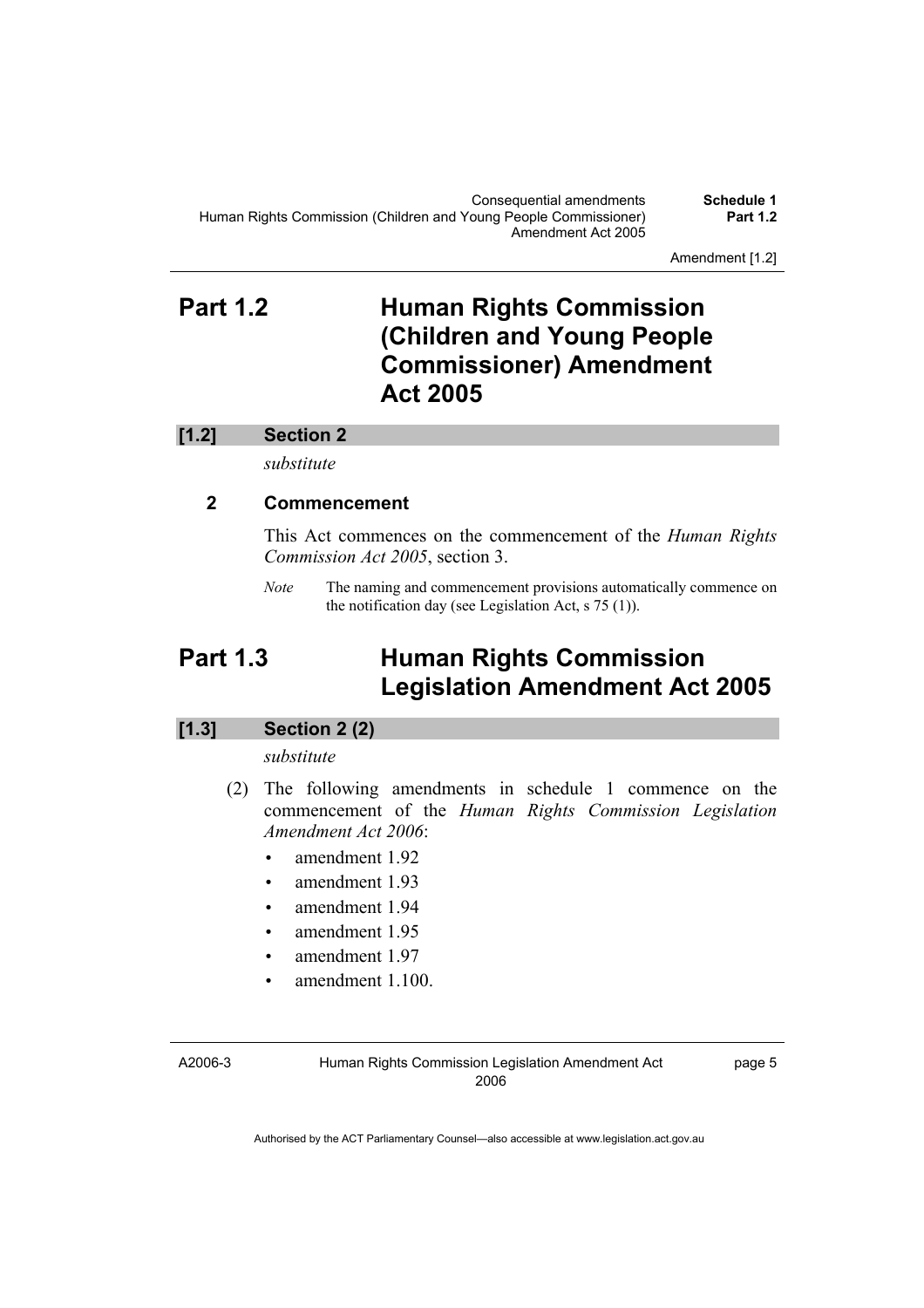| Schedule 1      | Consequential amendments                               |
|-----------------|--------------------------------------------------------|
| <b>Part 1.3</b> | Human Rights Commission Legislation Amendment Act 2005 |
| Amendment [1.4] |                                                        |

- (3) The remaining provisions commence on the commencement of the *Human Rights Commission Act 2005*, section 3.
	- *Note* The naming and commencement provisions automatically commence on the notification day (see Legislation Act, s 75 (1)).

| [1.4] | Schedule 1, amendment 1.93 |
|-------|----------------------------|
|-------|----------------------------|

*substitute* 

#### **[1.93] Section 4, definitions of** *health record, health service, health service provider, immediate family member, medical board, personal health information, record, record keeper* **and** *registration board*

*omit* 

## **[1.5] Schedule 1, amendment 1.95, new section 4B, note 1**

*omit* 

the offences against section 23

*substitute* 

all offences against this Act

#### **[1.6] Schedule 1, amendment 1.100, new dictionary, definitions of** *commission, consumer, disability* **and** *guardian omit*

#### **[1.7] Schedule 1, new amendments**

*in part 1.6, insert* 

#### **[1.100A] Dictionary, definition of** *commissioner*

*omit* 

#### **[1.100B] Dictionary, new definition of** *commission*

*insert* 

*commission* means the human rights commission.

page 6 Human Rights Commission Legislation Amendment Act 2006 A2006-3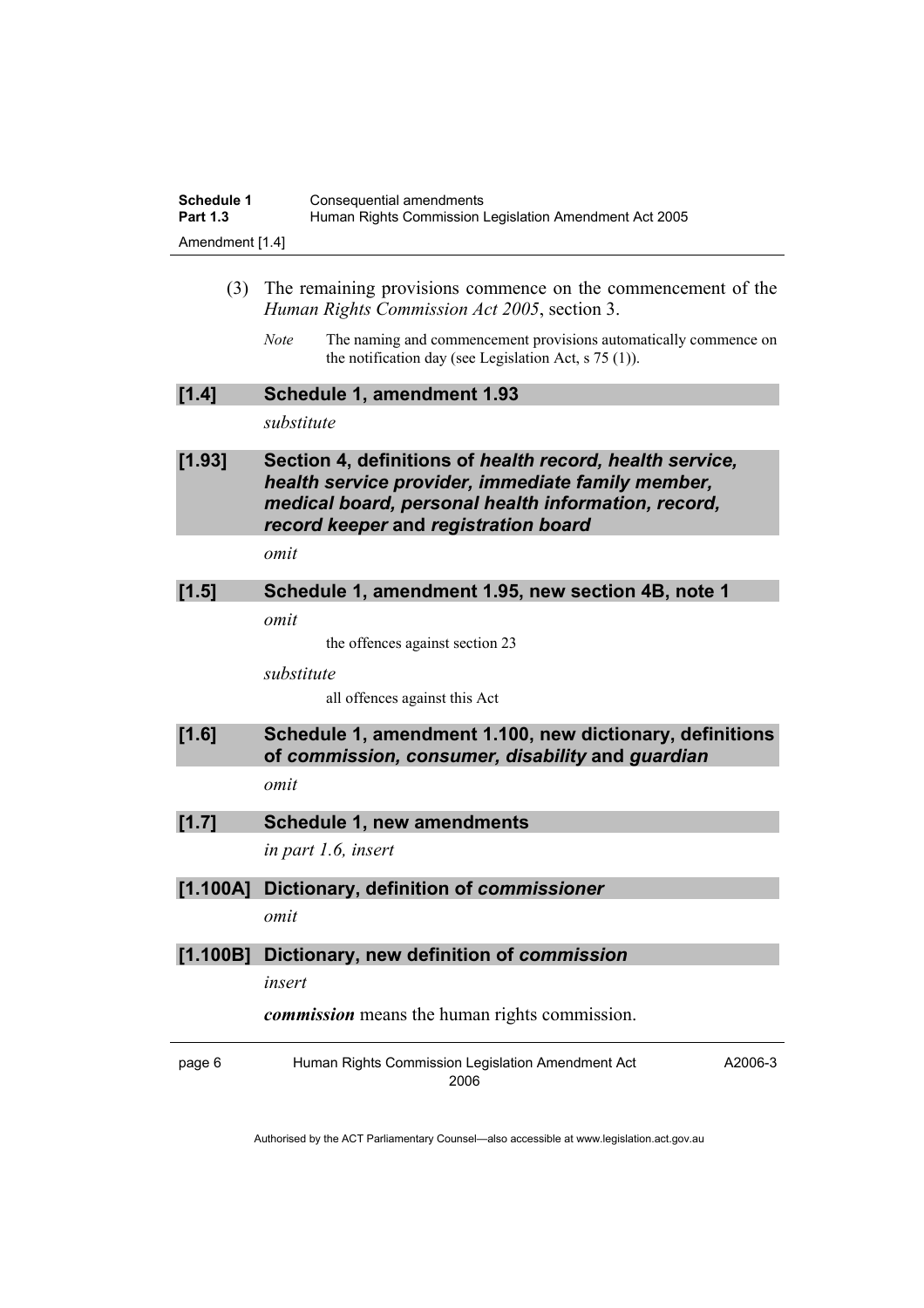Amendment [1.8]

#### **[1.100C] Dictionary, definition of** *disability*

*substitute* 

*disability*—see the *Human Rights Commission Act 2005*, section 8 (2).

## **Part 1.4 Public Advocate Act 2005**

#### **[1.8] Section 2**

*substitute* 

#### **2 Commencement**

- (1) This Act (other than section 11 (2)) commences on 1 March 2006.
	- *Note* The naming and commencement provisions automatically commence on the notification day (see Legislation Act, s 75 (1)).
- (2) Section 11 (2) commences on the commencement of the *Human Rights Commission Act 2005* , section 3.

#### **Endnotes**

|   | <b>Presentation speech</b>                                                    |
|---|-------------------------------------------------------------------------------|
|   | Presentation speech made in the Legislative Assembly on 14 February 2006.     |
| 2 | <b>Notification</b>                                                           |
|   | Notified under the Legislation Act on 22 February 2006.                       |
| 3 | <b>Republications of amended laws</b>                                         |
|   | For the latest republication of amended laws, see www.legislation.act.gov.au. |

A2006-3

page 7